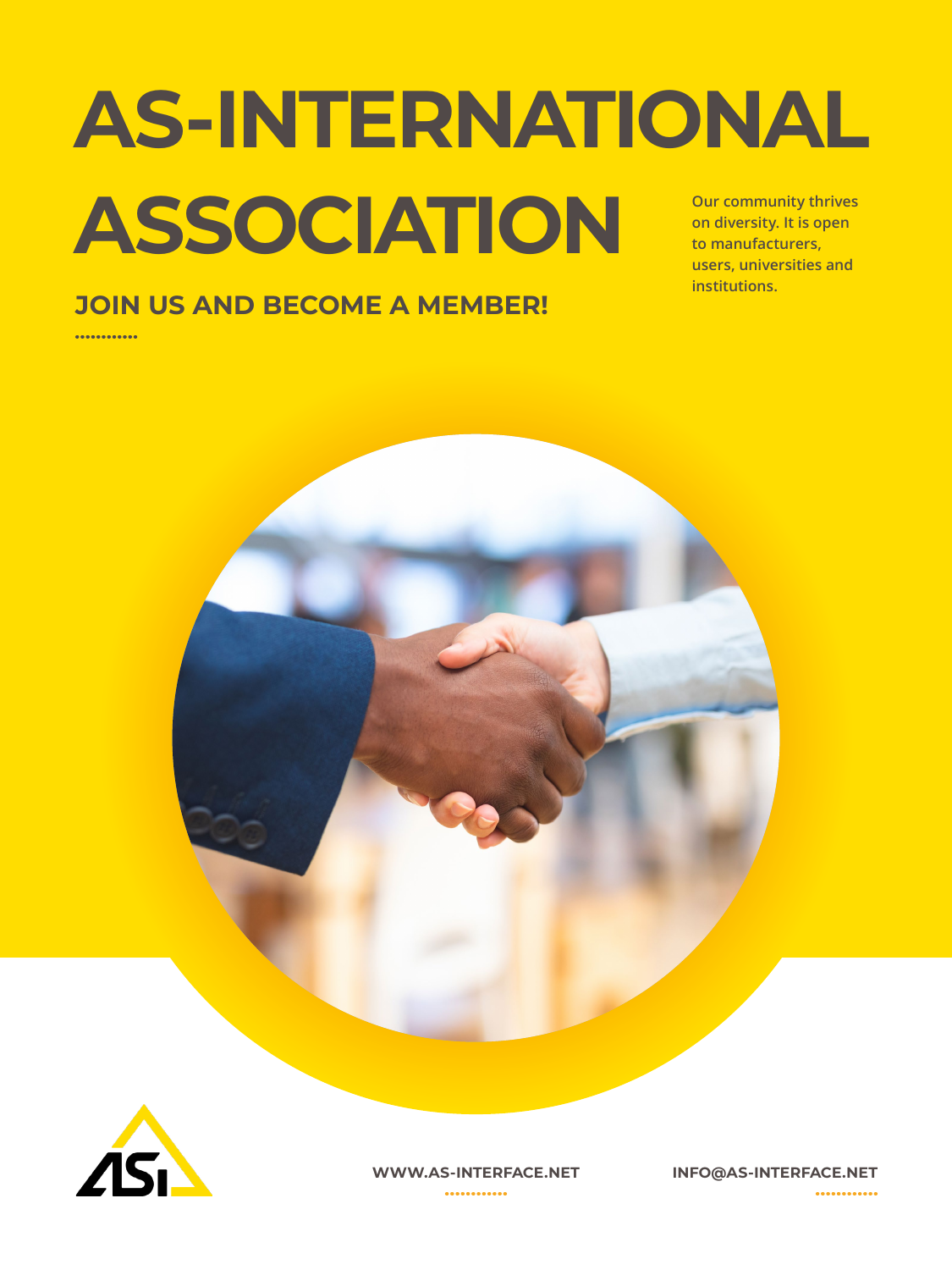## **Our Team**



. . . . . . . . . . . .

**Business management AS-Interface Association**

**becker@as-interface.net**



**ROLF BECKER TILMAN SCHINKE TINA LOCHNER CEO MARKET MANAGER MANAGER MARKETING** 

> **Focus on certification, training, technology and trade shows**

**schinke@as-interface.net**



**Focus on corporate communications, marketing and administration**

**lochner@as-interface.net**

**Success facts**



**44 MILLION AS-INTERFACE DEVICES** ............

**More than 44 million nodes in use worldwide**



**2.200 CERTIFIED PRODUCTS** ............

**More than 2,200 certified products. Multi-vendor solutions.**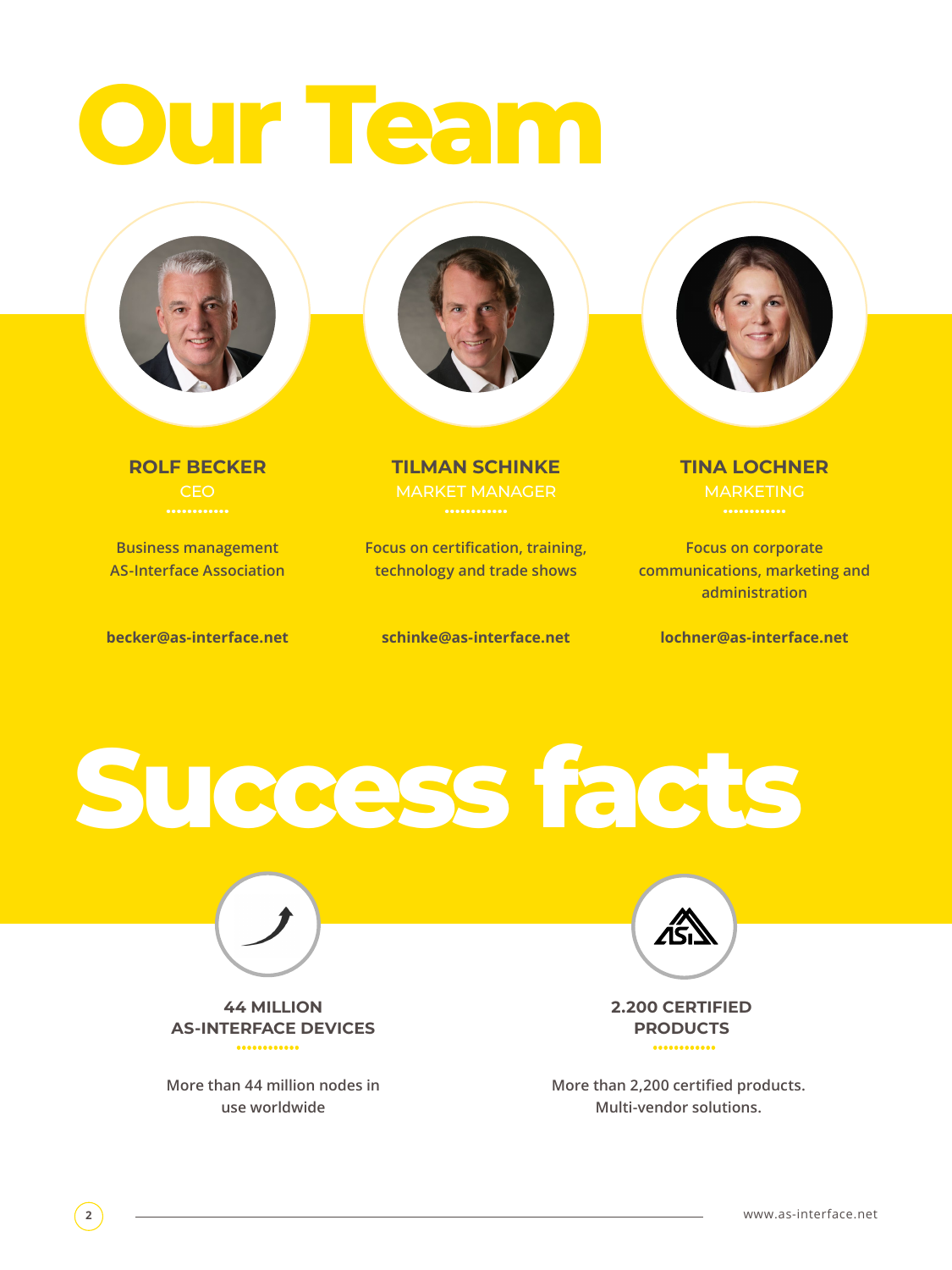# **Why become a member?**

#### **USING THE ADVANTAGES.**

By uniting manufacturers and users, AS-Interface became the world-leading system for facilitated integration of sensor and actuator technology. The system's continuous expansion and the advancement of the technology as well as the adaptation to new technological challenges is the foundation of our success. It is our goal to provide members with a technological edge and the best service.

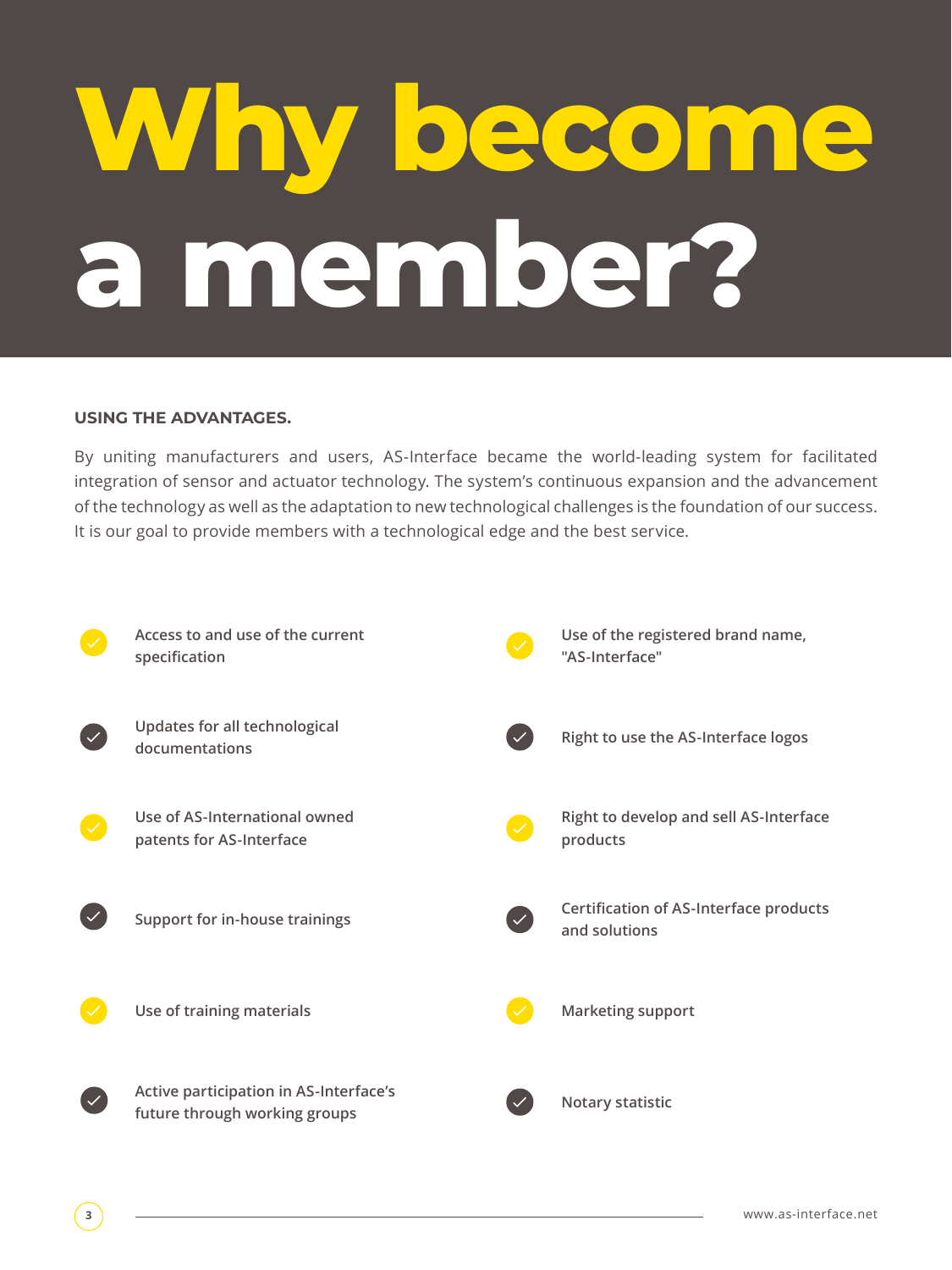## **AS-Interface Support & Service**



#### **TRADE SHOW REPRESENTATIONS ONLINE PRESENCE**

**Joined booths at international trade shows are geared toward creating a communication platform for users and manufacturers: a first access for systems novices and a chance to introduce innovations. Use the opportunity to present AS-Interface products and solutions to an international audience.**

**Cost-effective and attractive trade show representations - from design to on-site support.**



**www.as-interface.net, the global information platform for all topics concerning the AS-Interface system and its manufacturers.**

**Global overview of all manufacturers and partners.** 

**In the members section, all open data such as the logo and general presentations as well as the current specification can be downloaded.**



.............

**Use the large variety of media options and publications to target relevant groups. From ASiMAG, the AS-Interface magazine, and the ASi-5 compendium to advertising brochures and flyers. Also, we gladly support you through our social media channels.** 



#### **ONLINE PRODUCT CATALOG**

.............

**The complete AS-Interface product variety at your fingertips. Take advantage of the muti-vendor database and become part of our global market directory.**

**Promote your products and solutions in the online product catalog, the information base for users.**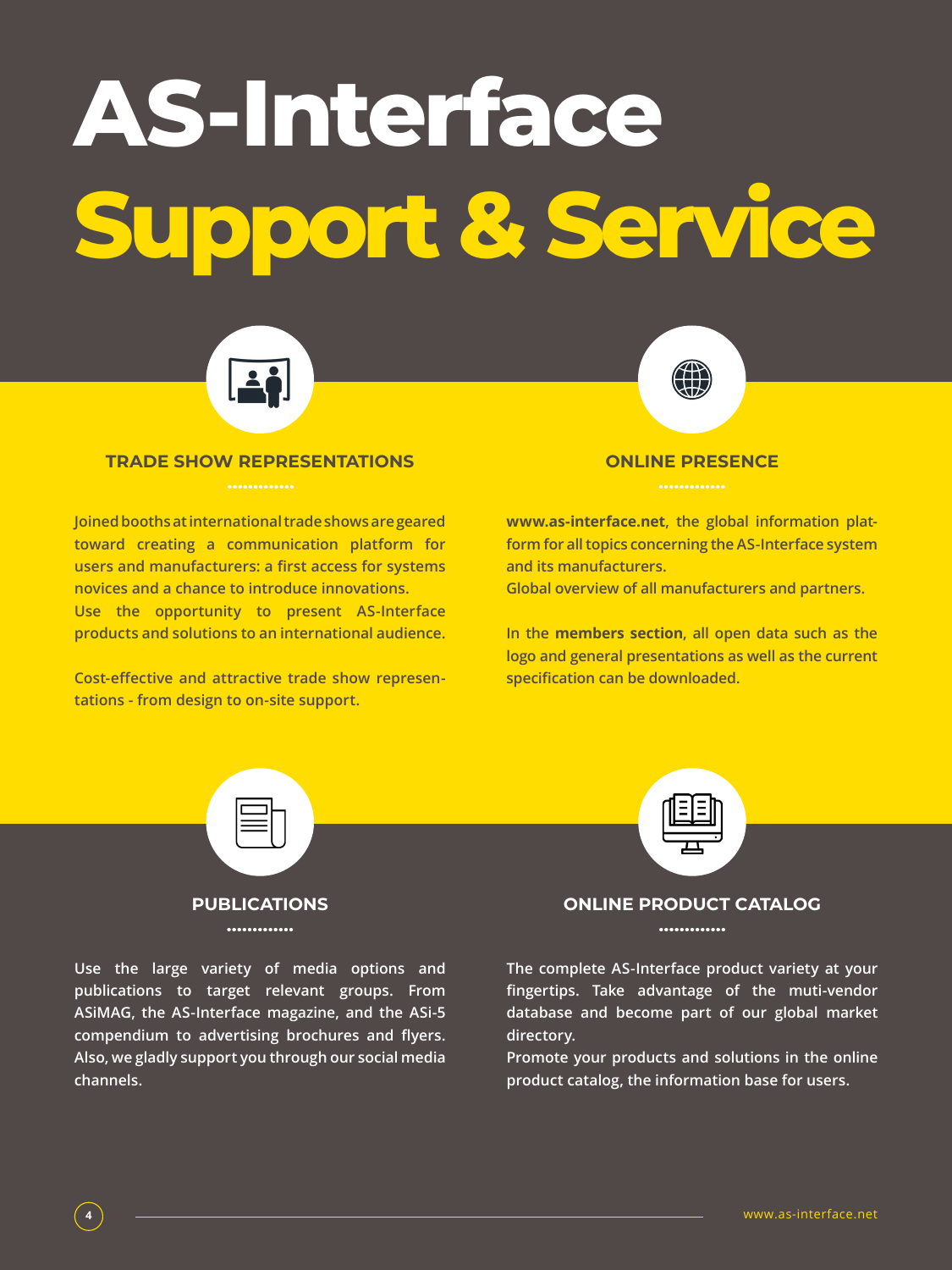## **AS-Interface Support & Service**



### **TECHNOLOGY DOCUMENTATION CERTIFCATION**

**As a member, you receive information about current updates and have access to the latest AS-Interface documentation. The provided documents offer design guidelines and supply fundamental information for product design. In addition to the current specification, testing requirements, profile descriptions, and additional product and system development documents are available.** 

**Certified products are the foundation of approved investment security since these components operate within the framework of the AS-Interface specification and have been accordingly tested. The certification of AS-Interface components provides the manufacturer with the certainty that the device is approved as an AS-Interface system component on the market.** 



**The Virtual Academy teaches AS-Interface essentials online. From technology basics to ASi-3 technological expertise and ASi-5 technology.** 

**A member has the option to give a lecture in seminars and workshops.**



#### **GLOBAL STANDARD**

.............

**AS-International is actively involved in creating and maintaining norms and standards. Supporting norms and standards facilitates market placement for AS-Interface products. The focus is on international standards such as IEC 62026-2 as well as on countryspecific and product-specific standards. AS-Interface is standardized in IEC 62026-2. We collaborate regionally in developing country-specific standards and industry standards.**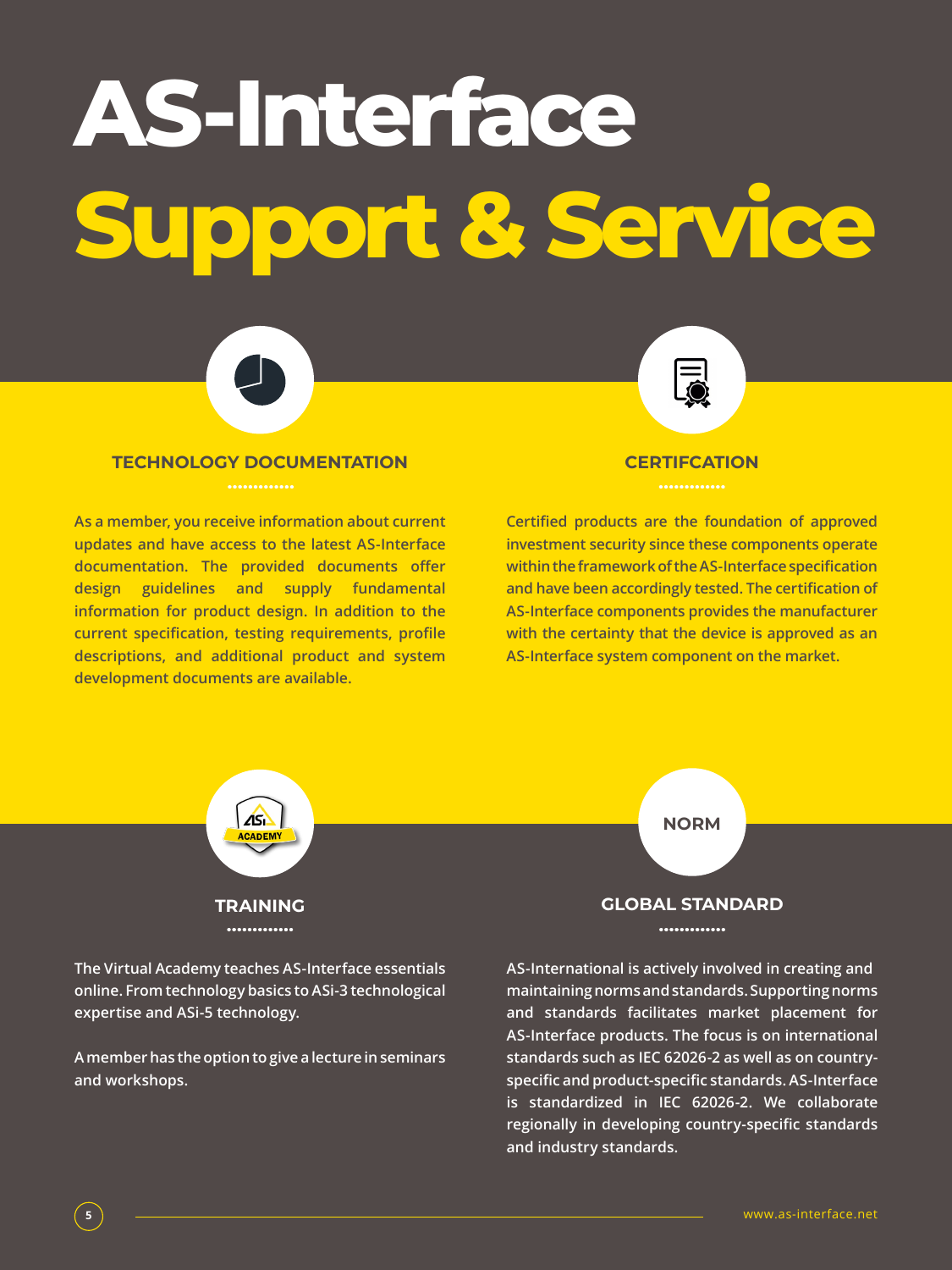# **Get In The Second Line With UsFO**

**AS-Interface's success is based on the multitude of diverse products and solutions provided by our members. Compatibility and interchangeability creates long-term investment security for users.**



**AS-International Association +49 6051 4732 12**

**info@as-interface.net www.as-interface.net**

 $\odot$ 

 $\bullet$ 

**Zum Taubengarten 52 63571 Gelnhausen, Germany**